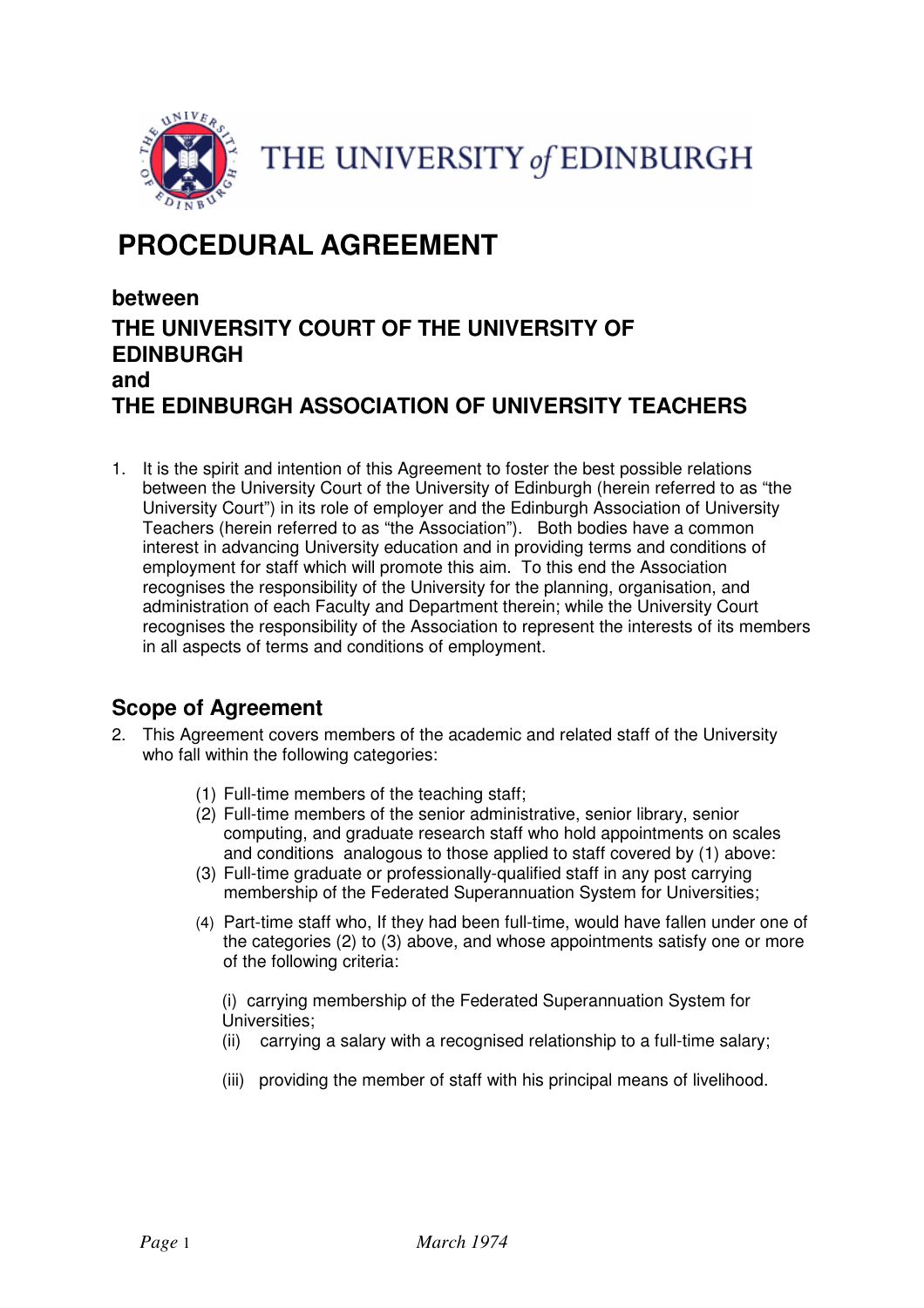# Sole Bargaining Agent

- 3. The University Court hereby recognises the Association as sole bargaining agent as defined by Section 44 (c) of the Industrial Relations Act 1971, in respect of the categories of academic staff specified in Section 2 above.
- 4. The University Court agrees that, before implementing alterations to contractual conditions of service or changed in established practices affecting the livelihood of academic staff covered by Section 2 above, it will, with the Association resolve any consequent issues through the negotiating procedure set out below.

#### Joint Consultative and Negotiating Committee

- 5. A Joint Consultative and Negotiating Committee shall be set up (hereinafter referred to as "the J.C.N.C.")
- (a) to receive such regular information from the University and the Association as is necessary for effective negotiations and consultation;
- (b) to negotiate on collective or individual issues, it being understood that any agreement reached by the J.C.N.C. may include a clause stating that such agreement will become effective only on ratification by the University Court and the association;
- (c) to consult on any matters raised by either party.

# Collective Issues

6 (a) The J.C.N.C. shall negotiate on local collective conditions and customary practices, including:

- 1. Staff duties.
- 2. Salaries and the implementation of scales insofar as the University Court has a discretion.
- 3. Superannuation arrangements insofar as the University Court has a discretion.
- 4. Arrangements for leave of absence, sick leave, and maternity leave.
- 5. Grievance procedure.
- 6. Staff disciplinary procedures
- 7. Physical conditions of working.
- 8. Provision for in-service training.
- 9. Principles governing the procedures under which appointments are made and terminated and under which promotions or moves beyond an efficiency bar are made.
- 10. General problems of redundancy and redeployment.

6(b) The J.C.N.C. shall be entitled to discuss and to make representations on such matters as:

- 1. Staff amenities
- 2. Future plans, changes of policy and in academic government insofar as they may lead to issues which would be the subject of negotiation under Section 6(a) above.

The University Court shall endeavour to consult the J.C.N.C. on such matters, with a view to the Association's opinions being clearly ascertained before final decisions are taken by the University.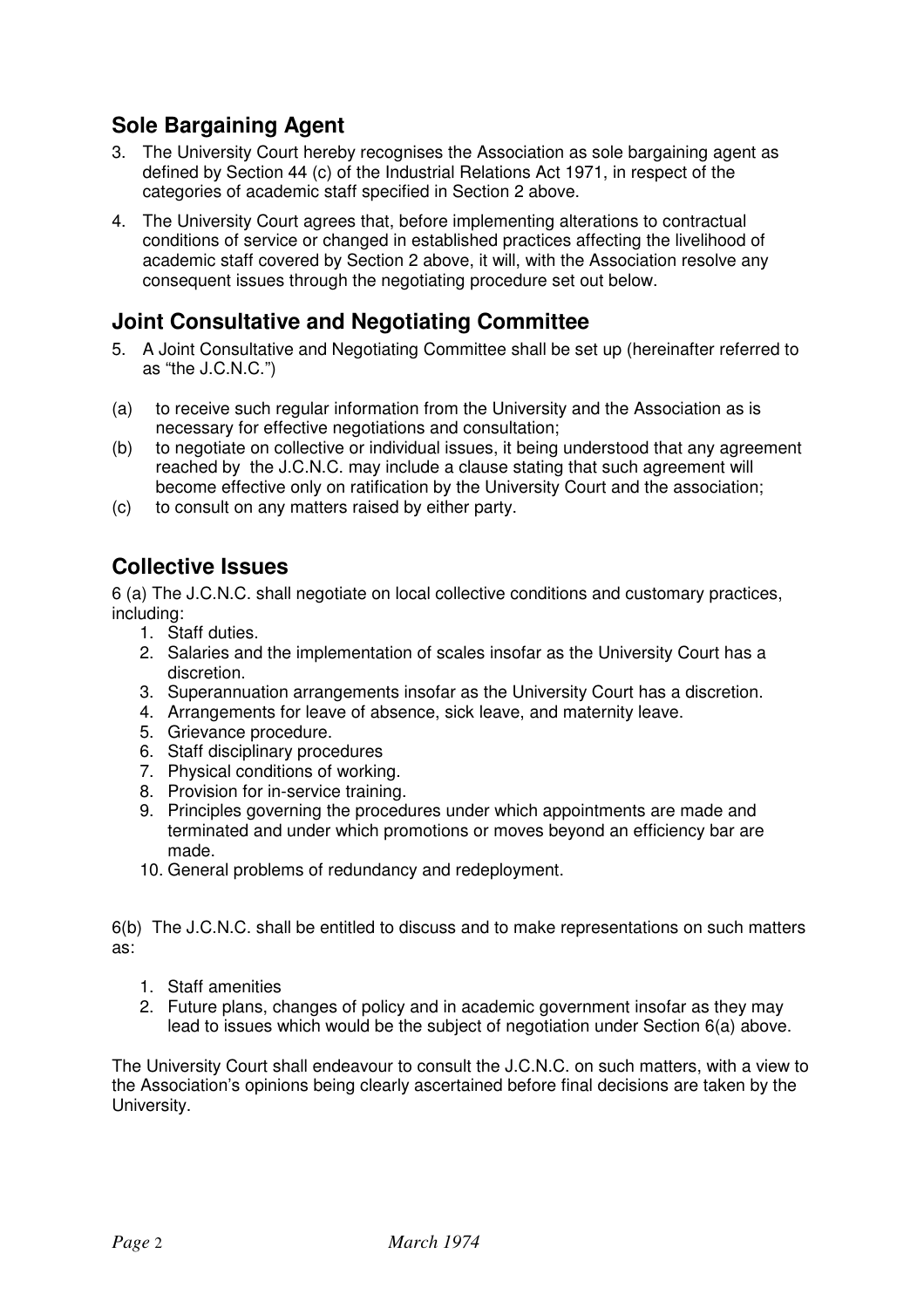# Grievance Procedure

7. The Grievance Procedure has as its basic aim the provision of an informal process of conciliation which runs parallel to and not as a substitute for other University procedures.

(a) Any individual issue with which an employee is directly concerned must be raised in the first instance by him or the Association, with his Head of Department or, in the case of a member of the non-academic staff, with the person who contractually determines his duties.

(b) If the matter remains unsettled, it may be raised by the individual or the Association with the Dean of the faculty or appropriate member of the University Administration.

(c) Where the issu8e has not been resolved in terms of sub-Sections (a) and (b) above, a meeting of the J.C.N.C. shall be convened on the written request of an officer of the Association or nominated representative of the University, and such a meeting will be held within fourteen days of such a request.

(d) Any employee shall have the right to represent his case in writing or in person before the J.C.N.C. while his case is under consideration by the Committee.

(e) In the event of failure to agree on such an issued at the meeting of the J.C.N.C., there shall lie a final right of appeal by the employee of the University Court.

#### Composition of Joint Consultative and Negotiating Committee

8(a) The J.C.N.C. shall consist of:

- (i) Four members nominated by the University Court who shall not be officers or officials of the Edinburgh Association of University Teachers.
- (ii) Four representatives of the Association who shall be employees of the University or officers or officials of the Association of University Teachers.

(b) Each party shall nominate a joint chairman.

(c) Subject to the prior agreement of the chairmen on each occasion, either side may be accompanied by advisers.

(d) Three representatives from each side shall form a quorum.

(e) The J.C.N.C. shall normally meet once per term. Additional meetings may be called at the request of either party. Normally not less than one week's notice of a meeting shall be given, together with a statement of the topics to be discussed.

## Arbitration

9. Should the J.C.N.C. not find it possible to resolve any issue on which it negotiates, that is to say if there is no resolution to which a majority of the members present on each side is willing to subscribe, then

(a) The University Court and the E.A.U.T. Committee shall be informed of the position reached on the J.C.N.C.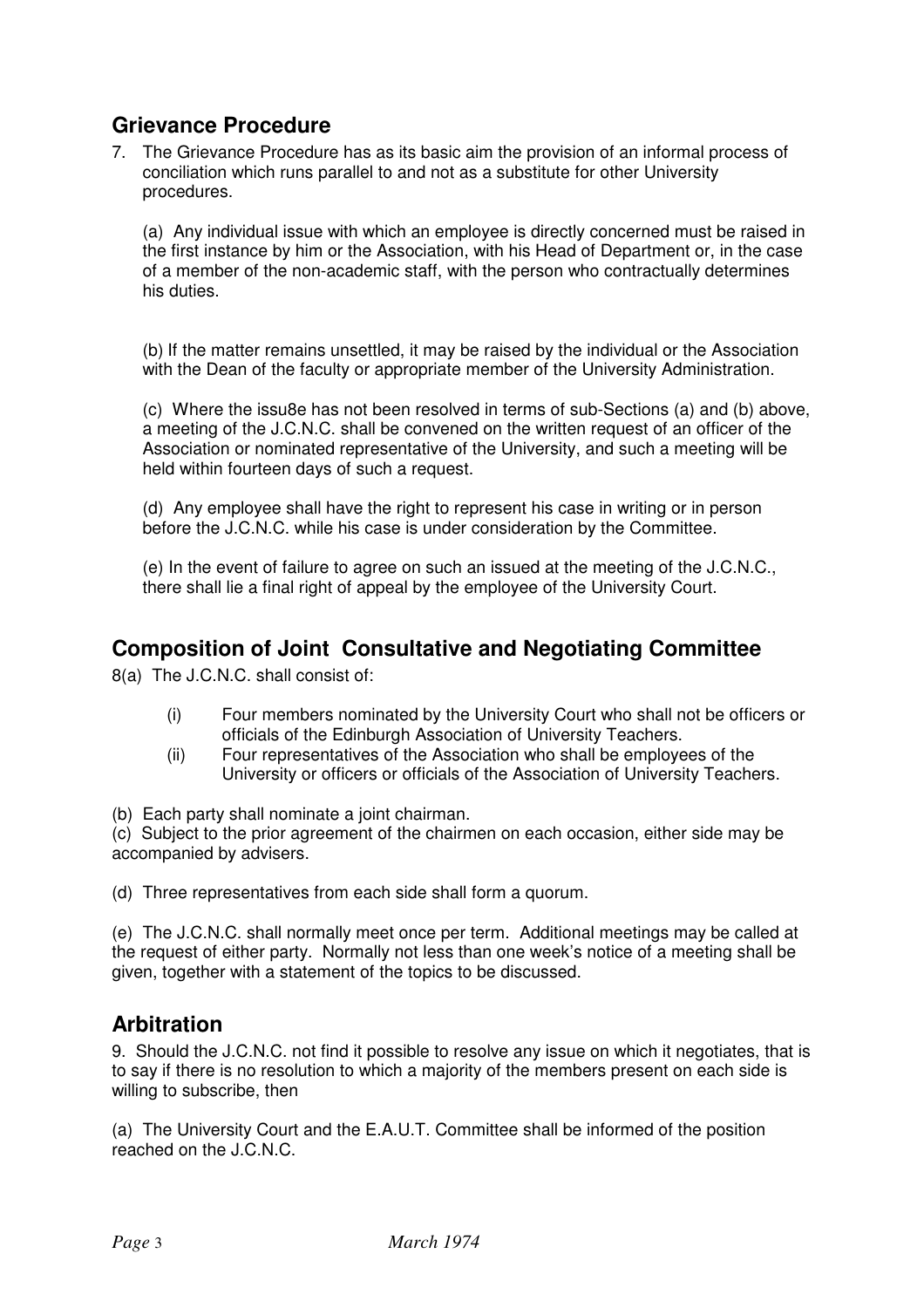(b) The matter may be referred by either side to an independent arbiter acceptable to both sides, or to any other form of arbitration so acceptable.

## **Facilities**

10. Facilities shall be accorded to the Association and its officers on the lines envisaged in C.I.R. Report No. 17 entitled "Facilities afforded to Shop Stewards" and endorsed in the code of Industrial Relations practice.

11. The University Court shall grant the Honorary Secretary of the Association reasonable relief from his University duties during the period he holds office and shall give sympathetic consideration to any request that his Department be provided with temporary teaching assistance during that period. The Association shall, as far as practicable, give the Head of Department equivalent notice of the appointment of a member of his staff to the post of Honorary Secretary as would be required in the case of resignation from his academic post. Departments shall be encouraged to give recognition in the allocation of departmental duties to any employee who is a member of the Association and who holds the office of President or Treasurer for the time being or who is for the time being an officer of the National Association. The tour of duty of these officers shall be recognised as qualifying the employee under the terms of the criteria for promotion within the University.

12. The University shall as soon as is practicable make arrangements to deduct the annual subscription to the Association from the salary of a member of staff who is a member of the Association and who has authorised this to be done by a written mandate signed by him. The University shall be entitled to make an annual charge for this service.

13. The disclosure of information relating to individual members of staff by the University Administration will be made subject to the general rules adopted by the University governing the disclosure of personal information relating to members of staff.

## New Staff

14. The university on engagement of a member of staff eligible to transfer to or join the Association, shall inform the member that the Association is the sole bargaining agent for a specified group of members of staff which includes him. The University shall also intimate to the Secretary of the Association the name, departmental address, and employment in the University of the new member of staff.

15. The University Court Shall advise all Heads of Departments and Deans of Faculties of the terms of this Agreement, prior to its commencement or as soon as possible thereafter.

## Status of Agreement

16. It is hereby agreed that the provisions of this Agreement or any of them are not intended to constitute a legally enforceable contract or a series of such contracts, unless the parties subsequently so agree.

## Period of Agreement

17. This agreement shall commence on the First day of October, Nineteen hundred and seventy-three and shall continue in force until twelve month's written notice of termination by given by either party Amendments to this Agreement may be made with the consent of both parties.

IN WITNESS WHEREOF these present are signed on behalf of the Edinburgh Association of University Teachers at Edinburgh on the Fourteenth day of March, Nineteen hundred and seventy-four by Harold Dickson, president, and George Hammersley, Joint Honorary Secretary, and are executed